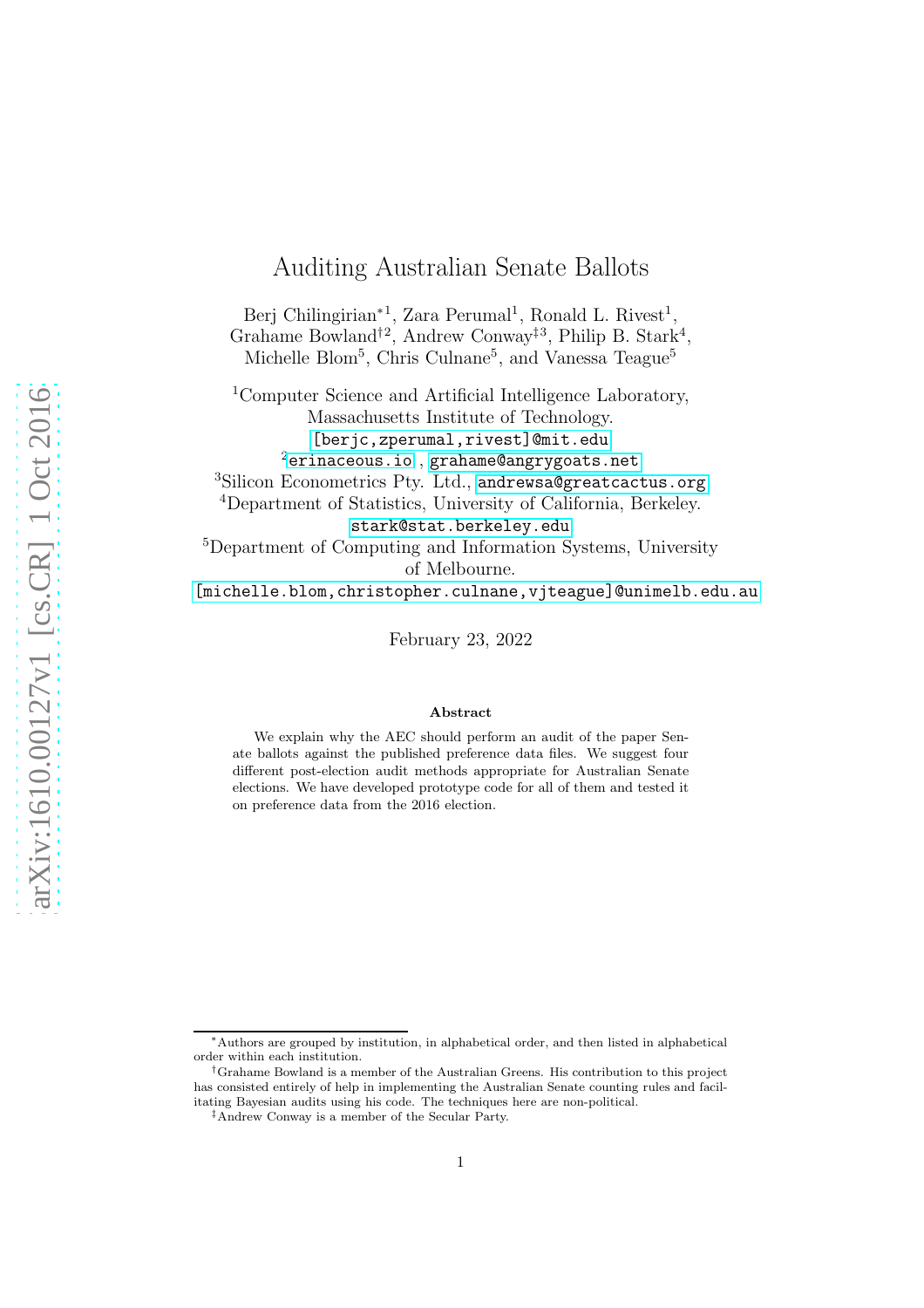# Contents

| $\mathbf{1}$ | Introduction                  |                                                                                   |                |
|--------------|-------------------------------|-----------------------------------------------------------------------------------|----------------|
|              | 1.1                           |                                                                                   | $\overline{4}$ |
|              | 1.2                           | Our contribution $\ldots \ldots \ldots \ldots \ldots \ldots \ldots \ldots \ldots$ | $\overline{4}$ |
|              | 1.3                           | Where the Senate count depends on trusting software $\dots \dots$                 | 5              |
|              | 1.4                           |                                                                                   | 6              |
|              | $1.5\,$                       | Why auditing the Australian Senate is hard $\dots \dots \dots$                    | 6              |
| $2^{\circ}$  | Overview of available options |                                                                                   |                |
|              | 2.1                           |                                                                                   | $\overline{7}$ |
|              | 2.2                           | Upper bounds on the margin plus "negative" audits $\dots \dots$                   | - 9            |
|              | 2.3                           |                                                                                   | 10             |
|              |                               |                                                                                   | 10             |
|              |                               | 2.3.2 Fixed-size samples with Bayesian Auditing                                   | 10             |
|              | 2.4                           |                                                                                   | 11             |
|              | 2.5                           |                                                                                   | 11             |
| 3            |                               | <b>Implementation Summary</b><br>12                                               |                |
| $\mathbf 4$  | Conclusion                    |                                                                                   |                |
|              |                               |                                                                                   | 12             |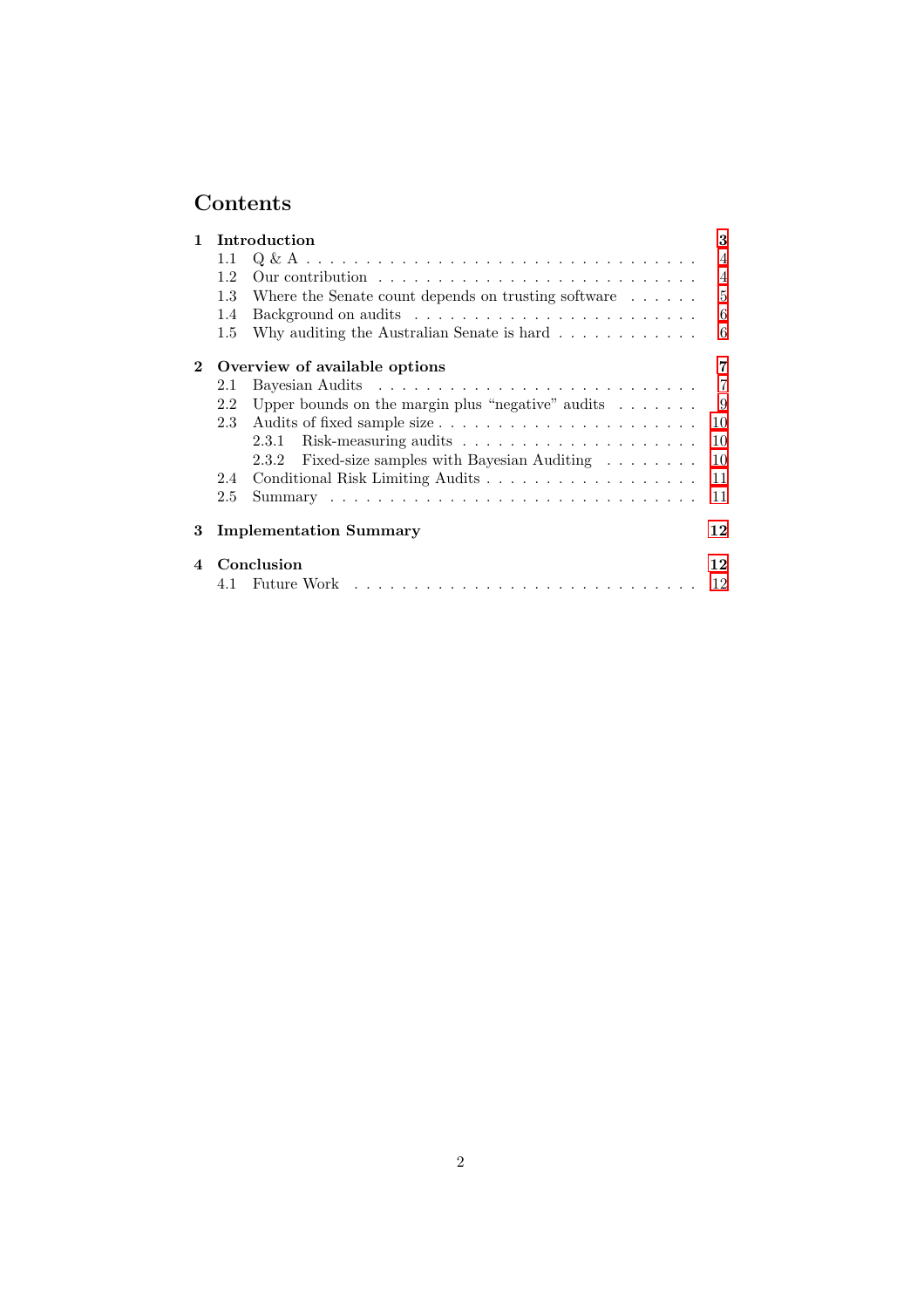# <span id="page-2-0"></span>1 Introduction

A vote in the Australian Senate is a list of handwritten numbers indicating preferences for candidates. Voters typically list about six preferences, but may list any number from one to more than 200. Ballots are scanned, digitized and then counted electronically using the Single Transferable Vote (STV) algorithm [\[Aus16\]](#page-12-0).

Automating the scanning and counting of Senate votes is a good idea. However, we need to update our notion of "scrutiny" when so much of the process is electronic. We suggest that, when the preference data file for a state is published, there should be a statistical audit of a random sample of paper ballots. This should be performed in an open and transparent manner, in front of scrutineers.

Election outcomes must be accompanied by evidence that they accurately reflect the will of the voters. At the very least, the system should be *Software Independent* [\[Riv08\]](#page-12-1).

A voting system is *software independent* if an undetected change or error in its software cannot cause an undetectable change or error in an election outcome.

This principle was articulated after security analyses of electronic voting machines in the USA showed that the systems were insecure [\[FHF06,](#page-12-2) [KSRW04,](#page-12-3)  $BEH<sup>+</sup>08$  $BEH<sup>+</sup>08$ ,  $CAt07$ . The researchers found opportunities for widespread vote manipulation that could remain hidden, even from well-intentioned electoral officials who did their best to secure the systems.

Followup research in Australia has shown election software, like any other software, to be prone to errors and security problems [\[HT15,](#page-12-6) [CBNT\]](#page-12-7). For this reason, evidence of an accurate Senate outcome needs to be derived directly from the paper ballots.

Legislation around the scrutiny of the count has not kept pace with the technology and processes deployed to perform the count. As a result, the scrutineering has lost a significant portion of its value. With the adoption of a new counting process the scrutineering procedures need to be updated to target different aspects of the system. The current approach might comply with legislation, but it doesn't give scrutineers evidence that the output is correct.

This paper suggests four different techniques for auditing the paper Senate ballots to check the accuracy of the published preference data files. The techniques vary in their assumptions, the amount of work involved, and the confidence that can be obtained.

These suggestions might be useful in two contexts:

- if there is a challenge to this year's Senate outcome,
- as an AEC investigation of options for future elections.

An audit should generate evidence that the election result is accurate, or detect that there has been a problem, in time for it to be corrected. We hope that these audits become a standard part of Australian election conduct.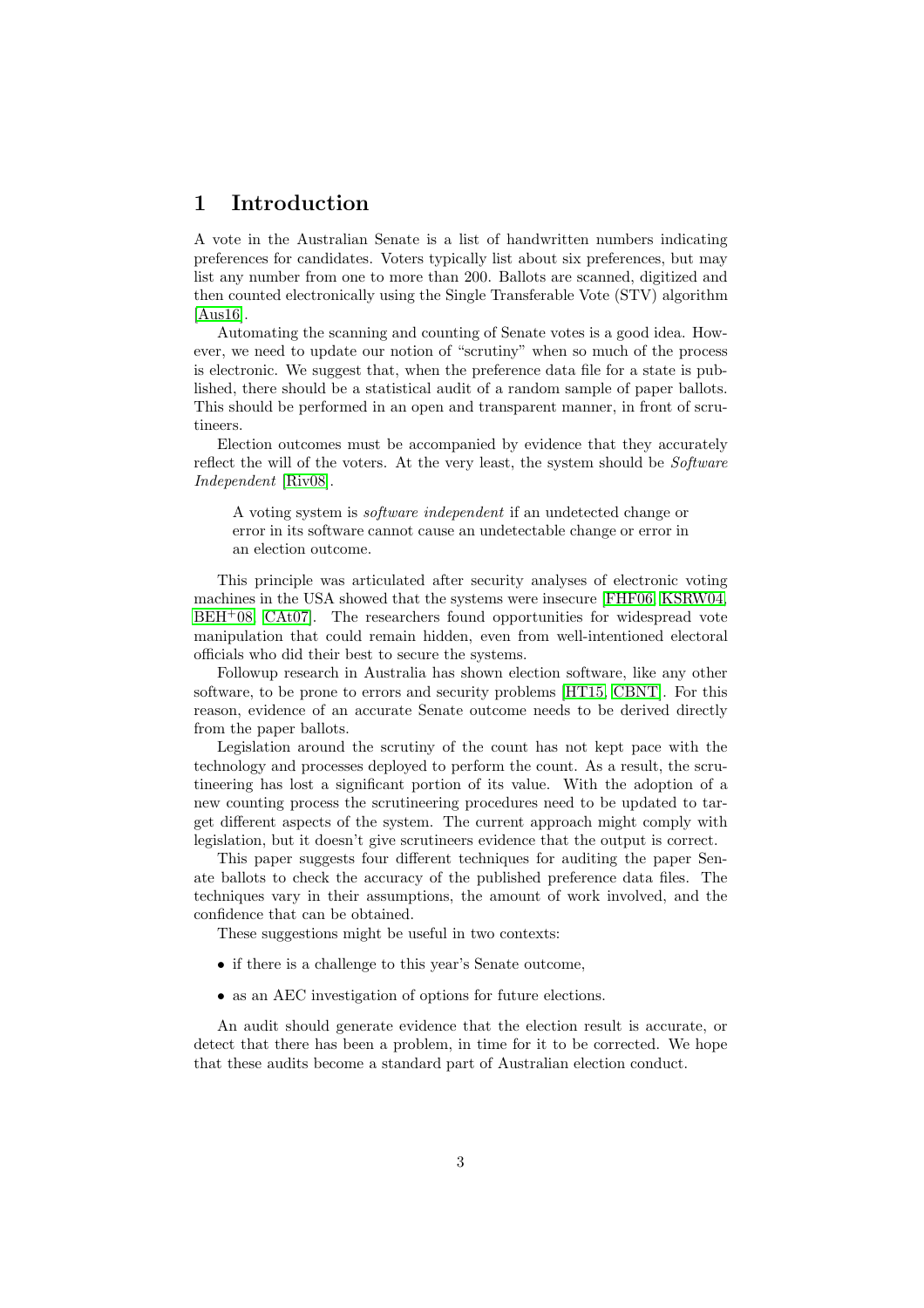## <span id="page-3-0"></span>1.1 Q & A

### • Q: Why do post-election audits?

A: to derive confidence in the accuracy of the preference data files, or to find errors in time to correct them.

### • Q: What can a post-election audit tell you about the election? A: It can tell you with some confidence that the outcome is correct, or it can tell you that the error rate is high enough to warrant a careful re-examination of all the ballots.

#### • Q: Can the conclusion of the audit be wrong?

A: Yes, with small probability an audit can confirm an outcome that is, in fact, wrong. It can also raise an alarm about a large error rate, even if the errors do not in fact make the outcome wrong.

#### • Q: Who does post-election audits now?

A: Many US states require by law, and routinely conduct, post-election audits of voter-verified paper votes when the tallies are conducted electronically. Exact regulations vary—the best examples are the Risk-Limiting Audits [\[BFG](#page-12-8)<sup>+</sup>12] conducted by California and Colorado.

#### • Q: What is needed to do a post-election audit?

A: The audit begins with the electronic list of ballots, and (usually) relies on being able to retrieve the paper ballot corresponding to a particular randomly-chosen vote in the file. There must also be time and people to retrieve the paper ballots and reconcile them with the preference data file. A video of random ballot selection is here: <https://www.youtube.com/watch?v=sdWL8Unz5kM>.

- Q: How long does it take? How many ballots must be examined? A: It depends on the audit method, the level of confidence derived, the size of the electoral margin and the number of errors in the sample. This is described carefully below.
- What is the difference between a statistical post-election audit and a recount?

A: It's not feasible to do manual recounts; a statistical post-election audit would provide a comparable way of assessing the accuracy of the outcome.

### <span id="page-3-1"></span>1.2 Our contribution

This paper describes four suggested approaches to auditing the paper evidence of Australian Senate votes, each described in more detail in Section [2.](#page-6-0)

Section [2.1](#page-6-1) Bayesian audits [\[RS12\]](#page-12-9),

Section [2.2](#page-8-0) a "negative" audit based on an upper bound on the margin,

Section [2.3](#page-9-0) a simple scheme with a fixed sample size.

Section [2.4](#page-10-0) a "conditional" risk-limiting audit, which tests one particular alternative election outcome.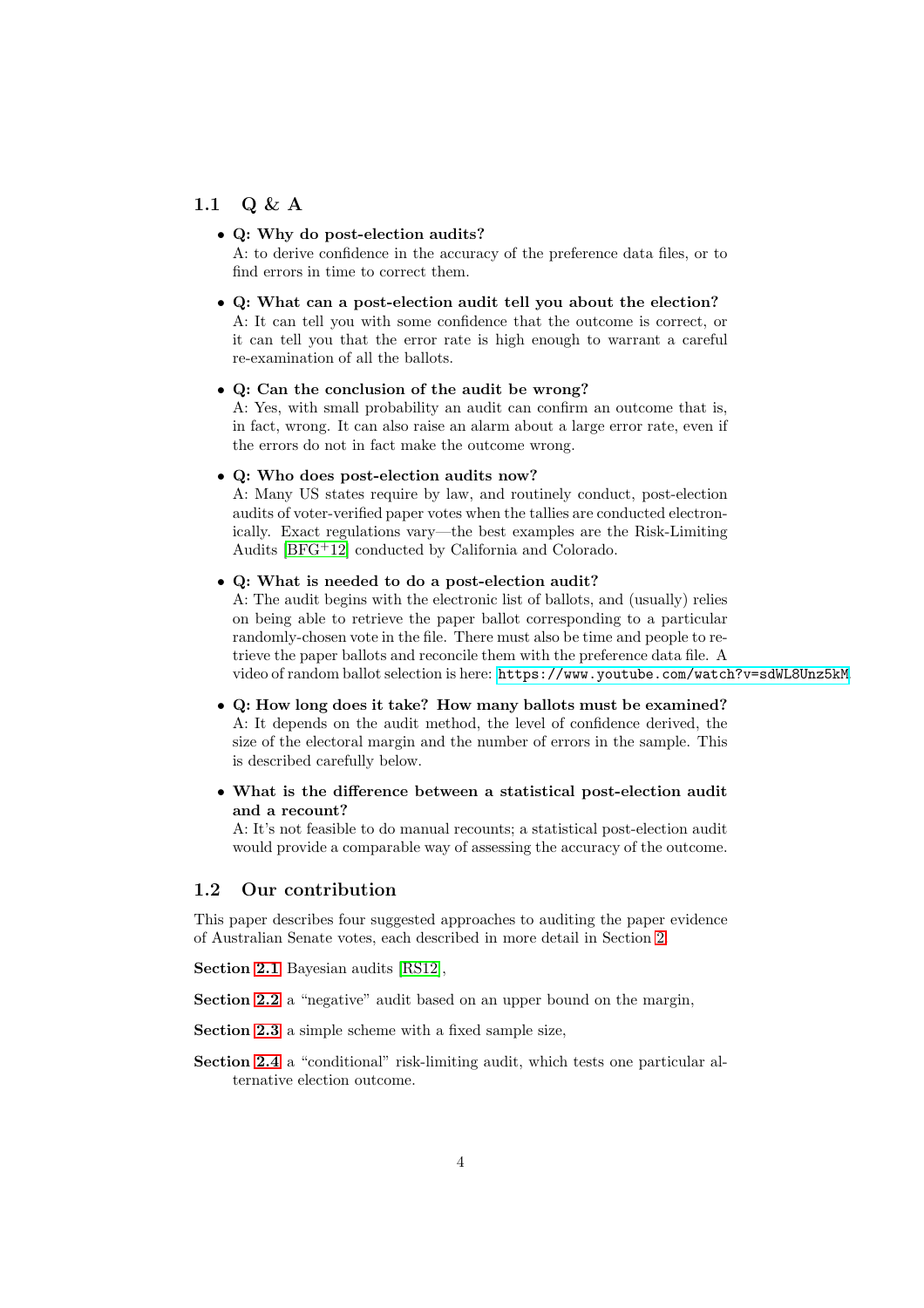We have prototype code available for completing any of the above kinds of audit. This would be the first time these sort of auditing steps are being applied, and so this year's efforts would be much more "exploratory" in character than "authoritative". We hope to be able to perform two or more kinds of audits on the same samples. However, we do not even know, at the time of writing, whether any audit will happen at all.

The key objective is to provide evidence that the announced election outcome is right, or, if it is wrong, to find out early enough to correct it by careful inspection of the paper evidence.

#### <span id="page-4-0"></span>1.3 Where the Senate count depends on trusting software

This very brief security analysis of the current process is based on documents on the AEC's website [\[AEC16\]](#page-12-10). The objective of the system is, in principle, extremely simple: capture the vote preferences from the ballot papers, and then publish and tally them.

The current implementation results in a number of points of trust, in which the integrity of the data is not checked by humans and is dependent on the secure and error-free operation of the software. Whilst internal audit steps are useful, there are many systematic errors and security problems they would not detect. We list the three most obvious examples below.

- Image Scanning There appears to be no verification that the scanned image is an accurate representation of the paper ballot. As such, a malicious, or buggy, component could alter or reuse a scanned image, which would then be utilised for both the automatic and manual data entry. This would pass all subsequent scrutiny, whilst not being an accurate representation of the paper ballot. We understand that scrutineers can ask to see the paper ballot, but this seems very unlikely to happen if the image is clear and the preferences match.
- Ballot Data Storage Whilst a cryptographic signature is produced at the end of the scanning and processing stage, and prior to submission to the counting system, this signature is based on whatever is in the database. There is no verification that the database accurately represents what was produced by the automatic recognition or the manual operator, nor that it was the same thing displayed to scrutineers on the screen. An error, or malicious component, with access to the database could undetectably alter the contents.
- Signature Checking Automatic signature generation is a problem in the presence of a misbehaving device. There is no restriction on the device creating signatures on alternative data. Likewise, there appears to be no scrutiny over the data being sent between the scanning process and the counting process, particularly, that the sets of data are equal. There appears to be logging emanating from both services, but no clear description of how such logs will be reconciled and independently scrutinised.

In summary, there are plenty of opportunities for accidental or deliberate software problems to cause a discrepancy between the preference files and the paper votes. This is why the paper ballots should be audited when the preference files are published.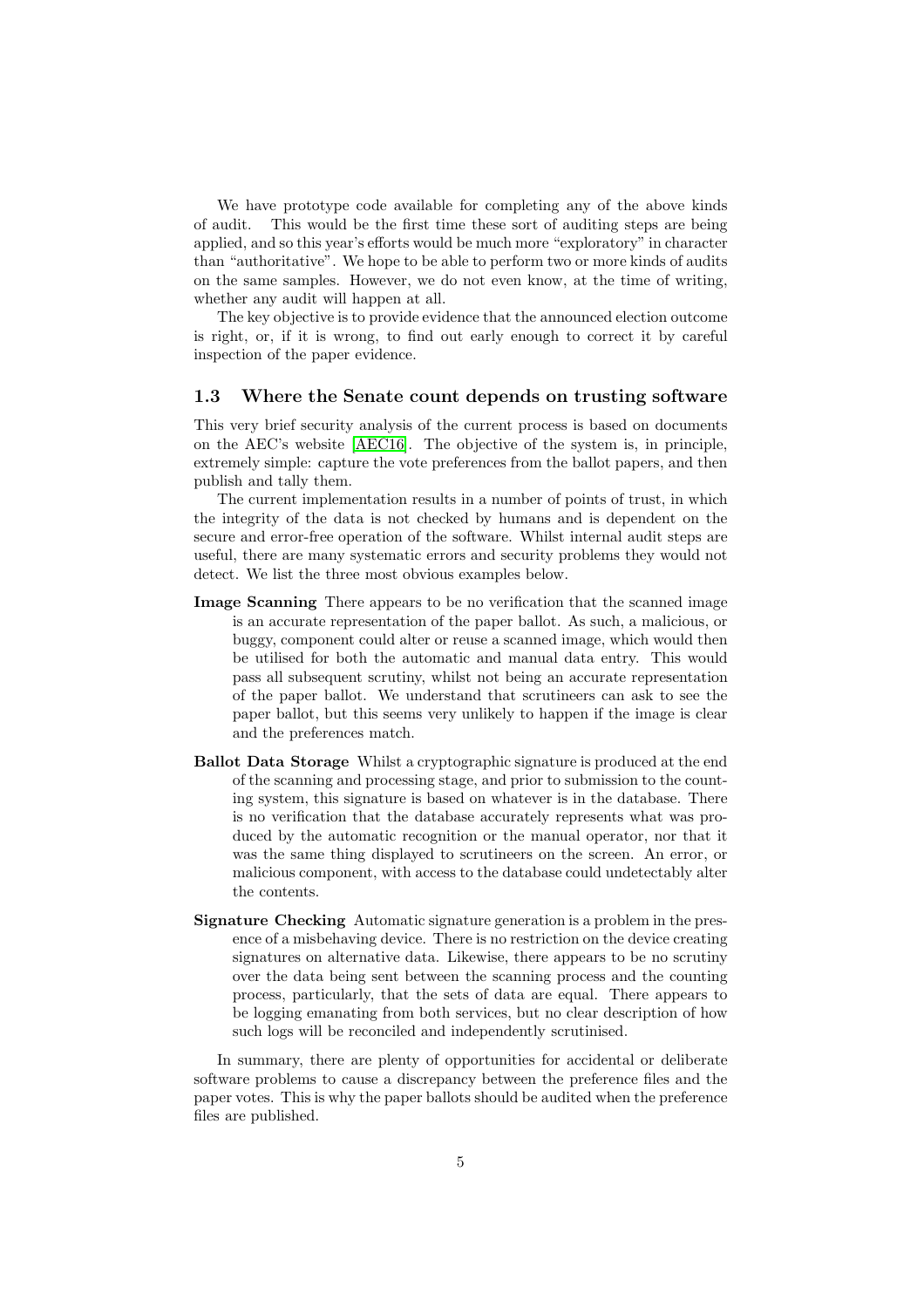### <span id="page-5-0"></span>1.4 Background on audits

The audit process begins with the electronic data file that describes full preferences for all votes in a state. This file implies a *reported election outcome* R, which is a set of winning candidates which we assume to be properly computed from the preferences in the data file. (Actually we don't have to assume—we can check by rerunning the electronic count.) Each line in the data file is a *reported vote*—we denote them  $r_1, \ldots, r_n$ , where *n* is the total number of voters in the state. Each reported vote  $r_i$  (including blank or informal ones) corresponds to an *actual vote*  $a_i$  expressed on paper, which can be retrieved to check whether it matches  $r_i$ . The whole collection of actual votes implies an *actual election outcome* A. We want to know whether  $A = R$ .

The audit proceeds by retrieving and inspecting a random sample of paper ballots. A *comparison* audit chooses random votes from the electronic data file and compares each one with its corresponding paper ballot. The auditor records discrepancies between the paper and electronic votes. A *ballot polling* audit chooses paper ballots at random and records the votes, without using the electronic vote data.

Although the security of paper ballot processing is important, it's independent of the audit we describe here. An audit checks whether the electronic result accurately reflects the paper evidence. Of course if the paper evidence wasn't properly secured, that won't be detected by this process. Our definition of "correct" is "matching the retained paper votes."

An election audit is an attempt to test the hypothesis "That the reported election outcome is incorrect," that is, that  $R \neq A$ . There are two kinds of wrong answer: an audit may declare that the official election outcome is correct when in fact it is wrong, or it may declare that the official outcome is wrong when in fact it is correct. The latter problem is easily solved in simpler contexts by never declaring an election outcome wrong, but instead declaring that a full manual recount is required. The first problem, of mistakenly declaring an election outcome correct when it is not, is the main concern of this paper.

An audit is *Risk-limiting* [\[LS12\]](#page-12-11) if it guarantees an upper bound on the probability of mistakenly declaring a wrong outcome correct. A full manual recount is risk-limiting, but prohibitively expensive in our setting. None of the audits suggested in this paper is proven to be risk limiting, however all of them provide some way of estimating the rate of errors and hence the likelihood that the announced outcome is wrong. In some cases, the audit may not say conclusively whether the error rate is large enough to call the election result into question. In others, we can derive some confidence either that the announced outcome is correct or that a manual inspection of all ballots is warranted.

### <span id="page-5-1"></span>1.5 Why auditing the Australian Senate is hard

Election auditing is well understood for US-style first-past-the-post elections but difficult for complex voting schemes. The Australian Senate uses the Single Transferable Vote (STV). There are many characteristics that make auditing challenging:

• It is hard to compute how many votes it takes to change the outcome. Calculating winning margins for STV is NP-hard in general [\[Xia12\]](#page-13-0), and the parameters of Australian elections (sometimes more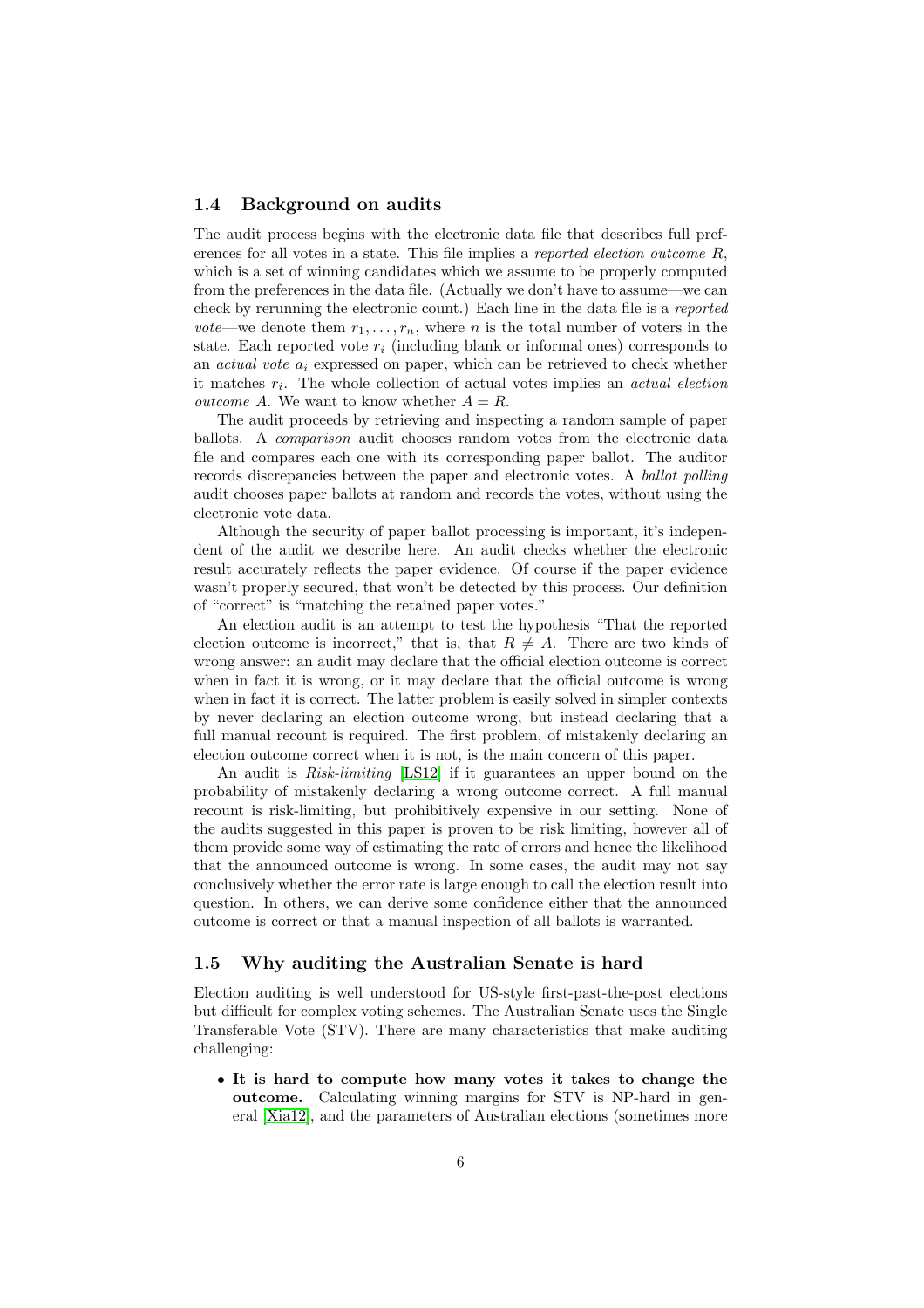than 150 candidates) make exact solutions infeasible in practice. There are not even efficient methods for reliably computing good bounds.

- A full hand count is infeasible, since there are sometimes millions of votes in one constituency,
- In practice the margins can sometimes be remarkably small. For example, in Western Australia in 2013 a single lost box of ballots was found to be enough to change the election outcome. In Tasmania in 2016 there were more than 300,000 votes, but the final seat was determined by a difference of 141 votes (meaning errors in the interpretation of 71 ballots might have altered the outcome).

This makes it difficult to use existing post-election auditing methods.

To get an idea of the fiendish complexity of Australian Senate outcomes, consider the case of the last seat allocated to the State of Victoria in 2013. Ricky Muir from the Australian Motoring Enthusiasts Party won the seat, in a surprise result that ousted sitting Senator Helen Kroger of the Liberal party. In the last elimination round (round 291), Muir had 51,758 more votes than Kroger, and this was generally reported in the media as the amount by which he won. However, the true margin was less than 3000 (about 0.1%). If Kroger had persuaded 1294 of her voters, and 1301 of Janet Rice (Greens)'s voters, to vote instead for Joe Zammit (Australian Fishing and Lifestyle Party), this would have prevented Zammit from being excluded in count 224. Muir, deprived of Zammit's preferences, would have been excluded in the next count, and Kroger would have won. (Our algorithm for searching for these small margins is described in the full version of this paper.)

This change could be made by altering 2595 ballots, in each case swapping two preferences, none of them first preferences, all below the line. First preferences are relatively well scrutinised in pollsite processes before dispatch to the central counting station. Other preferences are not. Also *lowering* a particular candidate's preference wouldn't usually be expected to help that candidate (though we are not the first to notice STV's nonmonotonicity). So the outcome could have been changed by swapping poorly-scrutinised preferences, half of which seemed to disadvantage the candidate they actually helped, in far fewer ballots than generally expected.

# <span id="page-6-0"></span>2 Overview of available options

This section describes four different proposals and compares them according to the degree of confidence derived, the amount of auditing required, and other assumptions they need to make. We have already implemented prototype software for running Bayesian Audits (Section [2.1\)](#page-6-1) and computing upper bounds on the winning margin (Section [2.2\)](#page-8-0). We have tested the code on the AEC's full preference data from some states in the 2016 election—results are described briefly below.

### <span id="page-6-1"></span>2.1 Bayesian Audits

Rivest and Shen's "Bayesian audit" [\[RS12\]](#page-12-9) evaluates the accuracy of an announced election outcome without needing to know the electoral margin. It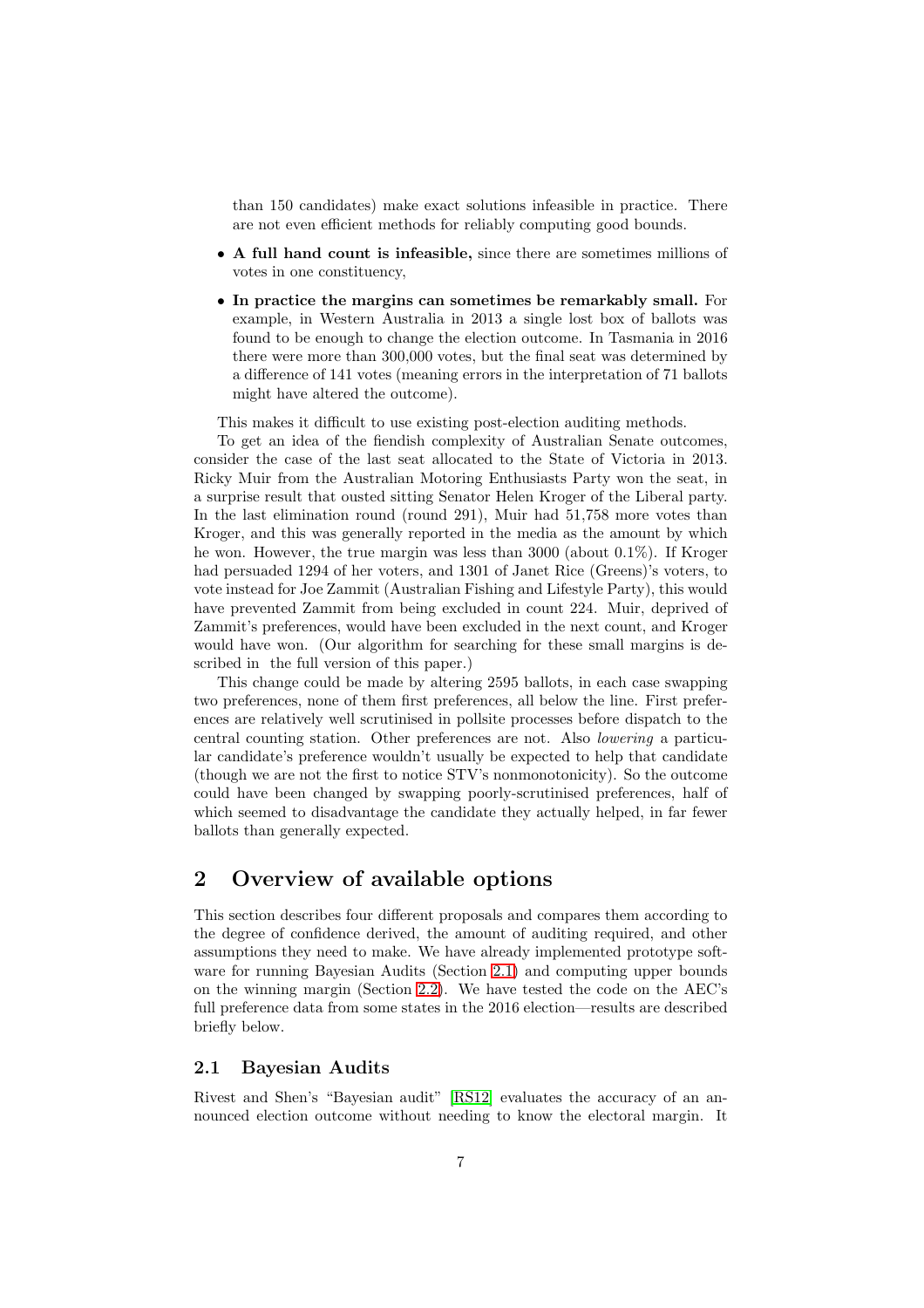samples from the posterior distribution over profiles of cast ballots, given a prior and given a sample of the cast paper ballots (interpreted by hand). It only looks at a sample of the cast paper ballots—it does not compare the sampled paper ballots with an electronic interpretation of them.

An *profile* is a set of ballots. The auditor doesn't know the profile of cast (paper) ballots, and so he works with a probability distribution  $p$  over possible such profiles, which summarises everything the auditor belives about what the profile of cast ballots may be.

The Bayesian audit proceeds in stages. Successive stages consider increasingly larger samples of the cast ballots.

Each stage of the Bayesian audit provides an answer to the question "what is the probability of various election outcomes (including the announced outcome), if we were to examine the complete profile of all cast ballots?"

This question is answered by simulating elections on profiles chosen according to the posterior distribution based on  $p$ , and measuring the frequency of each outcome.

Each audit stage has three phases:

- 1. audit some randomly chosen paper ballots (that is, obtain their interpretations by a human),
- 2. update p using Bayes' Rule,
- 3. sample from the posterior distribution on profiles determined by  $p$  and determine the election outcome for each; measure the frequency of different outcomes.

Like any process that uses Bayes' Rule, choosing a prior is a key part of the initialization. The suggestion in [\[RS12\]](#page-12-9) is to allow any political partisan to choose the prior that most supports their political beliefs. When everyone (who uses Bayes' Rule properly) is satisfied that the evidence points to the accuracy of the announced result, the audit can stop. For example, the auditors could agree to stop when 95% of simulated election outcomes match the reported outcome.

In the Australian Senate case, we assume that there will be only one apolitical auditing team (though in future candidate-appointed scrutineers could do the calculations themselves). Hence we suggest a prior that is neutral—if the announced outcome is correct, this probability distribution will be gradually corrected towards it.

An alternative, simpler version amounts to a bootstrap, treating the population of reported ballots as if it is the (prior) probability distribution of ballots, and then seeing how often one gets the same result for samples drawn from that prior. This gives an approximate indication of how much auditing of paper ballots would be necessary, assuming that the paper ballots were very similar to the electronic votes. We have run this version of the audit on the Senate outcome from 2016. Table [1](#page-8-1) shows the number of samples needed in the bootstrapping version, in order to get 95% of trials to match the official outcome. Tasmania is the closest, and the only one that's really infeasible: a sample size of about 250,000 ballots is needed before 95% of trials produce the official outcome, which is not much better than a complete re-examination of all ballots. This is hardly surprising given the closeness of the result. Queensland requires 23,000, which is still only a tiny fraction of the total ballots. Apart from that, all the other states require only a few thousand samples.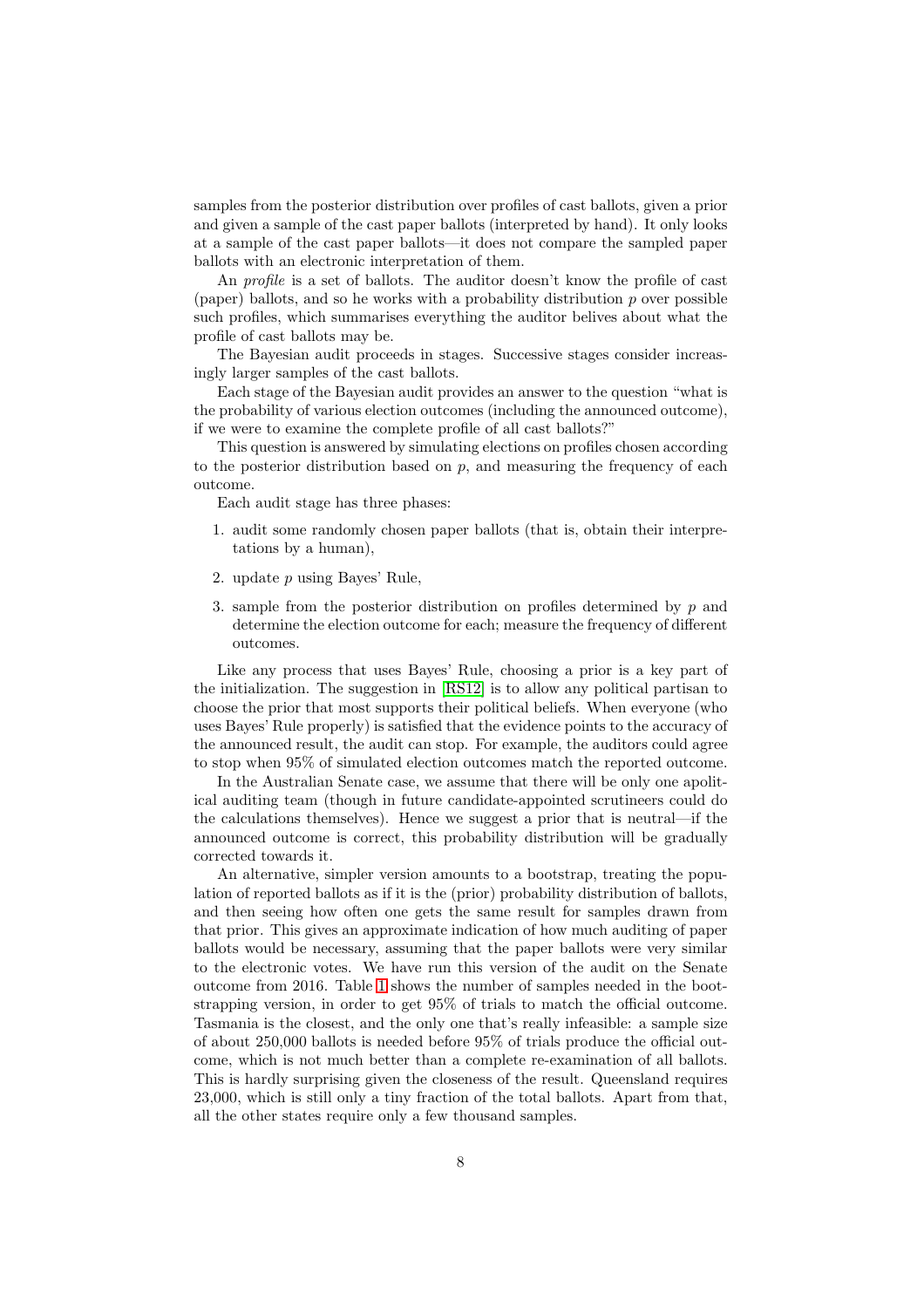| <b>Number of votes (millions)</b> Audit sample size (thousands) |     |
|-----------------------------------------------------------------|-----|
| 4.4                                                             | 4.6 |
| 0.1                                                             | 1.5 |
| 2.7                                                             | 23  |
| 1.1                                                             | 3   |
| 0.34                                                            | 250 |
| 3.5                                                             | 6   |
| 1.4                                                             | 9   |
|                                                                 |     |

<span id="page-8-1"></span>Table 1: Sample sizes for 95% agreement in bootstrap Bayesian Audit.

We suggest a combination of the bootstrapping method with the retrieval of paper ballots: have a single short partial ballot in favor of each candidate, combined with an empirical Bayes approach that specifies that only ballots of the forms already seen in the sample (or the short singleton ballots) may appear in the posterior distribution.

Although these audits were designed for complex elections, there are significant challenges to adapting them to the Australian Senate. Running the simulations efficiently is challenging when the count itself takes some time to run. Answers to these challenges are described in the full version of the paper.

# <span id="page-8-0"></span>2.2 Upper bounds on the margin plus "negative" audits

We have implemented some efficient heuristics for searching for ways to change the election outcome by altering only a small number of votes—the code is available at <https://github.com/SiliconEconometrics/PublicService>. The Kroger/Muir margin described in the Introduction is an example. We can guarantee that the solution we find is genuine, *i.e.* a true way to change the outcome with that number of ballots, but we can't guarantee that it is minimal—there might be an even smaller margin that remains unknown. The algorithm produces a list of alternative outcomes together with an upper bound on the number of votes that need to change to produce them.

If the error rate is demonstrably higher than this upper bound on the margin, then we can be confident it is large enough to change the election result. Of course, it does not follow that the election result is wrong, especially if the errors are random rather than systematic or malicious. It means that all the paper evidence must be inspected.

This allows a "negative audit," which can allow us to infer with high confidence that the number of errors is high enough.

Suppose there are N ballots in all. Suppose we know that the outcome could be altered by altering no more than X ballots in all, provided those ballots were suitably chosen. Suppose we think the true ballot error rate  $p$  (ballots with errors divided by total ballots, no matter how many errors each ballot has) is  $q$ , with  $qN \gg X$ ; that is, we think the error rate is large enough that the outcome could easily be wrong. Then a modest sample of size  $n$  should let us infer with high confidence that  $pN > X$ .

For example, consider the 2016 Tasmanian Senate result, in which the final margin was 71 out of 339,159 votes (a difference of 141 votes). We can compute the confidence bounds based on a binomial distribution. A lower 95% confidence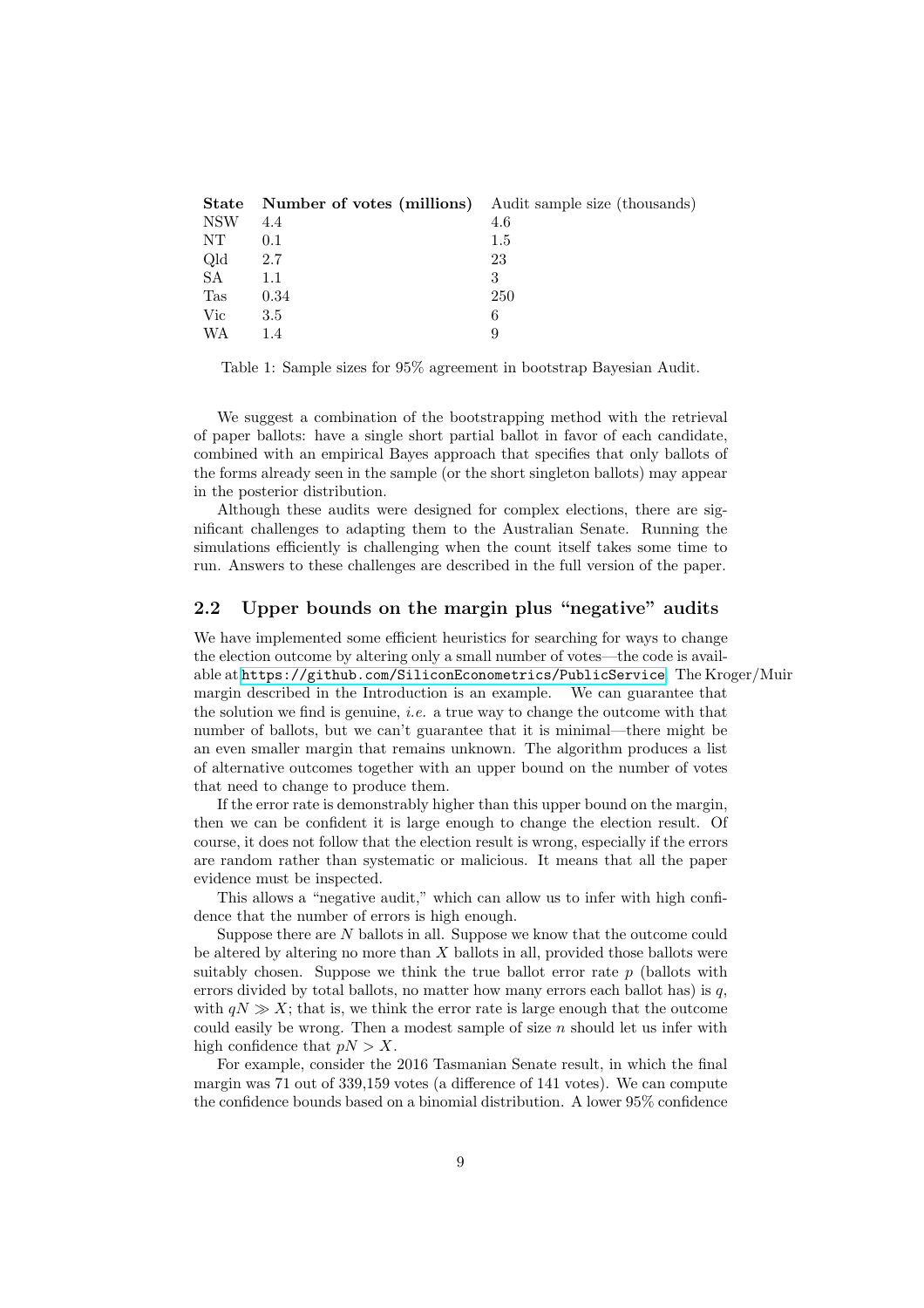bound for  $p$  if we find 3 ballots with errors in a sample of size 2500 is about 0.0003. That's much greater than the error rate of  $71/339$ ,  $159 = 0.00021$  that would be needed to change the outcome. If we did find errors at about that rate, it would be strong evidence that a full re-examination of all the paper ballots is warranted. Code for this and other probability computations in this paper is available at <https://gist.github.com/pbstark/58653bbc26f269d4588ea7cd5b2e12bf>.

### <span id="page-9-0"></span>2.3 Audits of fixed sample size

A much simpler alternative is to take a fixed sample size of paper ballots (e.g. 0.1% of the cast ballots), draw that many ballots at random and examine them all.

This conveniently puts a "cap" on the number of randomly-chosen paper ballots to be examined, but the audit results may provide less certainty than an uncapped audit would provide.

#### <span id="page-9-1"></span>2.3.1 Risk-measuring audits

Assume now that the aim is to try to find confidence that the election outcome is correct. This audit could quantify the confidence in that assertion, by computing binomial upper confidence bounds on the overall error rate. The idea is to find the p-value (or confidence level) that the sample you actually have gives you that the outcome is right.

Even an error rate of 0.0002, *i.e.*, two ballots with errors per 10,000 ballots, could have changed the electoral result in Tasmania, depending on the exact nature of those errors. The sample size required to show that the error rate is below that threshold—if it is indeed below that threshold—is prohibitively large. If we take a sample of 1,000 ballots and we find no errors that affect the 71 margin, the measured risk is the chance of seeing no errors if the true error rate is 0.0002, *i.e.*,  $(0.0002)^0 * (1 - 0.0002)^{1000} = 81\%$ . If we took a sample of 2,000, the measured risk would be  $(0.0002)^{0} * (1 - 0.0002)^{2000} = 67\%$ .

However, this method might be quite informative for other contests. Manual inspection of a sample of 1,000 ballots could give 99% confidence that the error rate is below 0.0046 (46 ballots with errors per 10,000 ballots), if the inspection finds no errors at all. If it finds one ballot with an error, there would be 99% confidence that the error rate is below about 0.0066 (66 ballots with errors per 10,000 ballots).

Similarly, manual inspection of a sample of 500 ballots could give 99% confidence that the error rate is below 0.0092 (92 ballots with errors per 10,000 ballots), if the inspection finds no errors at all. If it finds one ballot with an error, there would be 99% confidence that the error rate is below about 0.0132 (132 ballots with errors per 10,000 ballots).

If more errors are found, this gives a way to estimate the error rate. If it is large, this would give a strong argument for larger audits in the future.

### <span id="page-9-2"></span>2.3.2 Fixed-size samples with Bayesian Auditing

We can also derive some partial confidence measures from the given sample. For example, you could list, for each candidate, the precentage of the time that candidate was elected across the Bayesian experiments. (Each experiment starts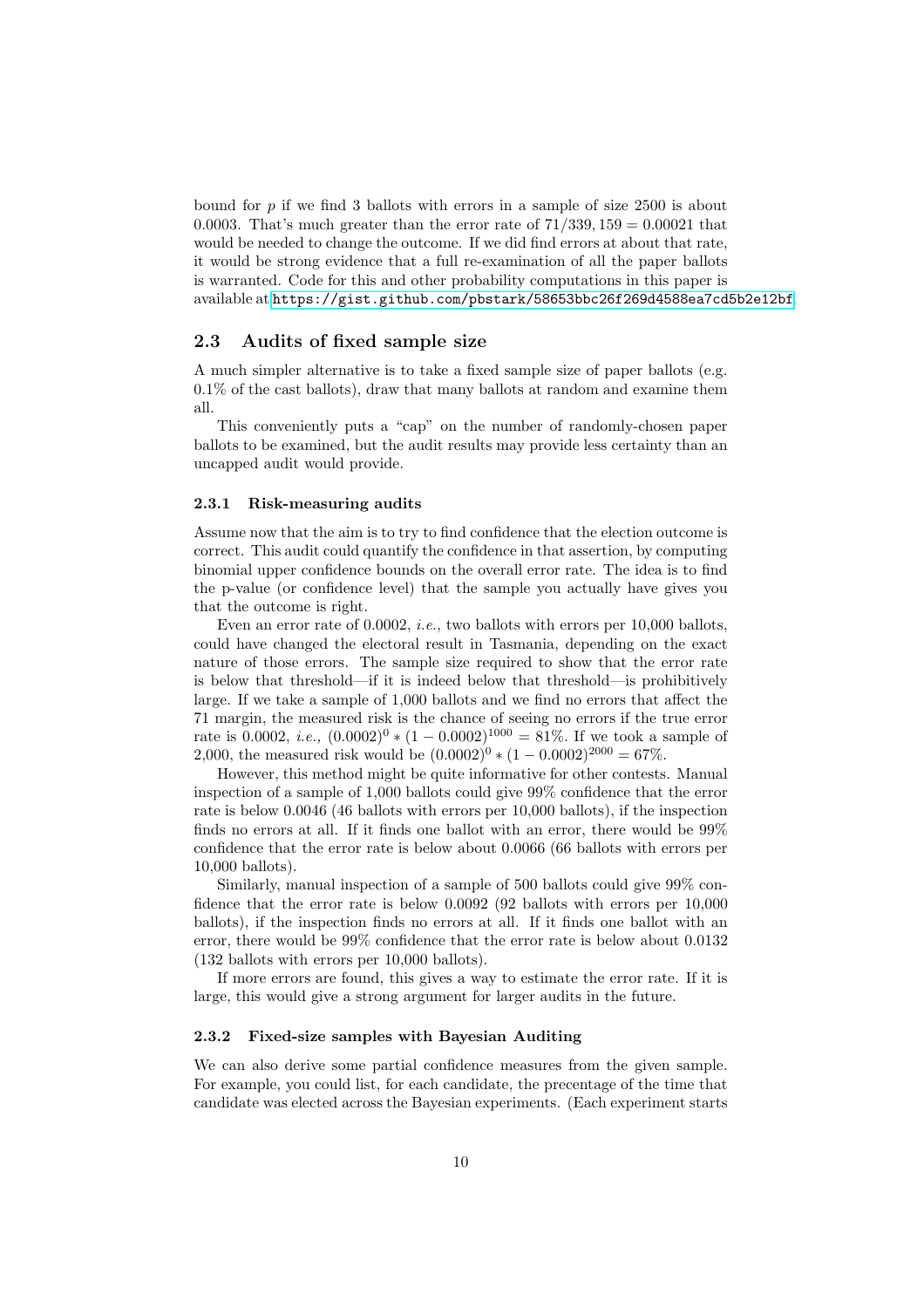with a small urn filled with the 14000 ballots, plus perhaps some prior ballots, and expands it out to a full-sized profile of 14M ballots with a polya's urn method or equivalent. This is for a nationwide election; for the senate the fullsize profiles are the size of each senate district.) Depending on the computation time involved, we might run say 100 such experiments. So, you might have a final output that says:<br>Joe Jones 99.1  $\%$ 

Joe Jones Bob Smith 96.2 % Lila Bean 82.1 % . . . Rob Meek 2.1 % Sandy Slip 0.4 % Sara Tune 0.0 %

Such results are meaningful at a human level, and show what can be reasonably concluded from the small sample.

This allows us to have a commitment to a given level of audit effort, rather than a commitment to a given level of audit assurance, and then give results that say something about the assurance obtained for that level of effort.

## <span id="page-10-0"></span>2.4 Conditional Risk Limiting Audits

Back to the Tasmanian 2016 example again. One way to examine the issue is to consider the particular, most obvious, alternative hypothesis, *i.e.* that the correct election result differs only in changing the final tallies of the last two candidates. If we assume that all the other, earlier, elimination and seating orders are correct, we can conduct a risk-limiting audit that tests only for the one particular alternative hypothesis. (Of course, it isn't truly risk limiting because it doesn't limit the risks of other hypotheses.) This may be relevant in a legal context in which a challenging candidate asserts a particular alternative. This method would provide evidence that the error rate is small enough to preclude that alternative (if indeed it is), without considering other alternatives.

This can be run as a ballot-level comparison audit, in which the electronic ballot record is directly compared with its paper source. When an error is detected, its impact on the final margin can be quantified (a computationally infeasible problem when considering all possible alternative outcomes). A risklimiting audit could be based on the Kaplan-Markov method from [\[Sta08\]](#page-13-1). It allows the sample to continue to expand if errors are found: that is, it involves sequential testing. At  $1\%$  risk limit, the method requires an initial sample size of about (10/margin), where the margin is expressed as a fraction of the total ballots cast. Here, that's about 0.0002. A risk limit of 5% would require hand inspection of roughly 16,000 ballots, assuming no errors were found.

### <span id="page-10-1"></span>2.5 Summary

These four different audit methods could each be conducted on the same dataset. We would generate the sample by choosing random elements of the official preference data file, then fetching the corresponding paper ballot. The Bayesian Audit and the simple capped scheme would then simply treat the paper ballots as the random sample. The upper-bounds based scheme and the conditional risk limiting audiit would consider the errors relative to what had been reported.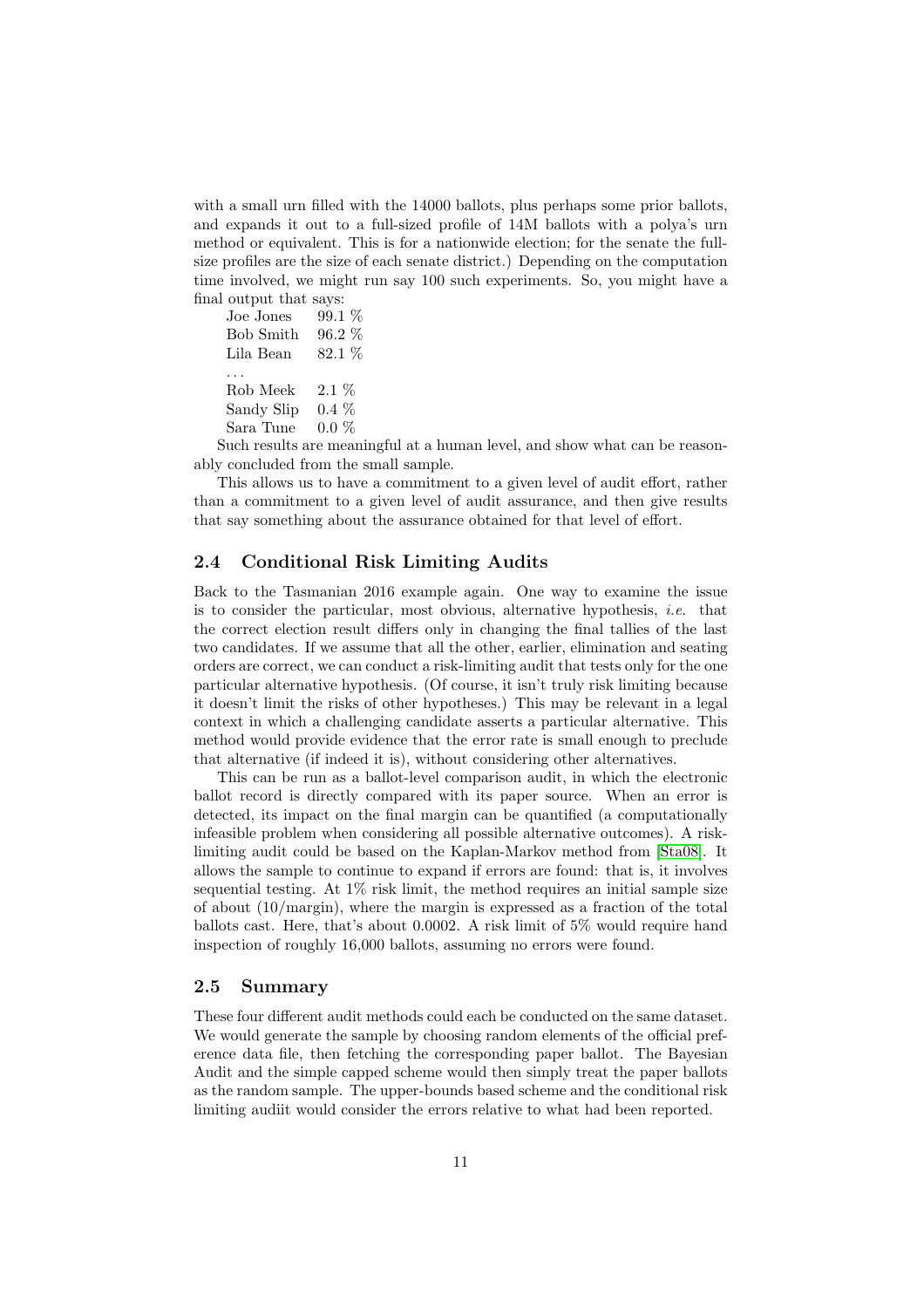There are important details in exactly how the audit is conducted. We suggest that the auditors not see the electronic vote before they are asked to digitize the paper—otherwise they are likely to be biased to agree. However, we also suggest that they are notified in the case of a discrepancy and asked to double-check their result—this should increase the accuracy of the audit itself. Details of this process are interesting future work. It is, of course, important that the audit itself should be software independent.

If the rate of error is high then a high level of auditing is required. With few or no errors, our best estimates of the necessary sample size for each technique applied to the Tasmanian 2016 Senate are:

- for Bayesian audits, about 250,000 samples until 95% of trials match the official outcome,
- for "negative" audits, a sample that found 3 or more errors out of 2500 ballots would give a 95% confidence bound on the error rate (being big enough),
- a fixed sample size of 500 or 1000, even with no errors, seems unlikely to be large enough to infer anything meaningful for Tasmania 2016, though it may be useful for other contexts,
- a conditional risk-limiting audit would require about 16,000 ballots for a risk limit of 5%, assuming no errors were found.

Most other states would probably be easier to audit as they do not seem to be as close.

# <span id="page-11-0"></span>3 Implementation Summary

All the tools necessary for conducting a Bayesian audit of Australian Senate votes are available as a Python package at <https://pypi.python.org/pypi/aus-senate-audit>, with code and instructions at <https://github.com/berjc/aus-senate-audit>.

Code for searching for small successful manipulations is at https://github.com/SiliconEconometrics/I Code for computing relevant statistical bounds is at https://gist.github.com/pbstark/58653bbc26f26

# <span id="page-11-1"></span>4 Conclusion

Elections must come with evidence that the results are correct. This work contributes some techniques for producing such evidence for the partly-automated Australian Senate count.

All of the audits discussed here can be conducted immediately, using code already available or specifically produced as a prototype for this project.

## <span id="page-11-2"></span>4.1 Future Work

In the future we could expand the precision with which we record errors and make inferences about their implications. We are also pursuing an easier user interface for administering the audit.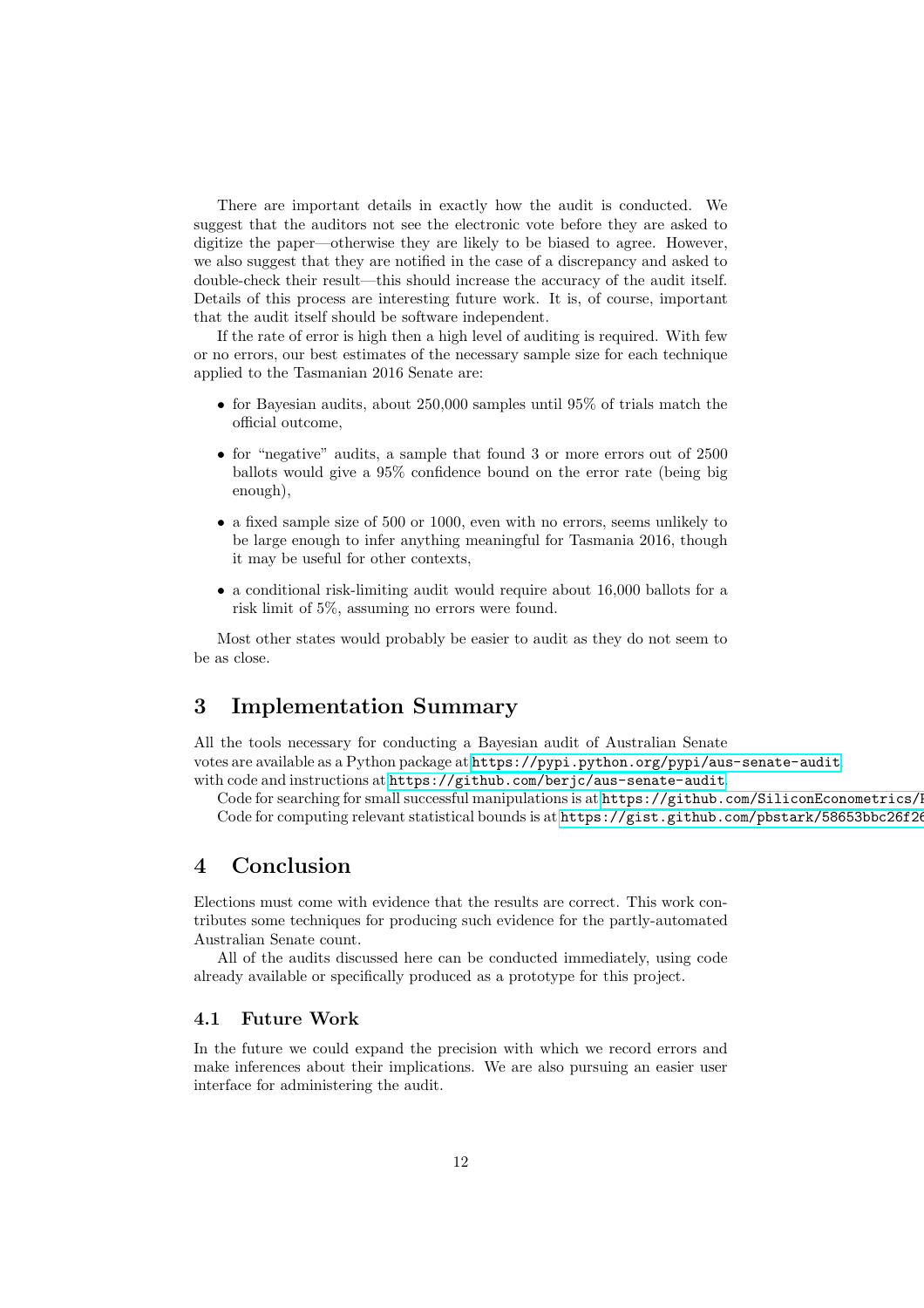# References

- <span id="page-12-10"></span>[AEC16] <http://www.aec.gov.au/elections/candidates/files/counting/css-faqs.pdf>. http://www.aec.gov.au/elections/candidates/files/counting/csstechnical-aspects.pdf, http://www.aec.gov.au/elections/candidates/files/counting/senatecount-process-diagram.pdf, 2016.
- <span id="page-12-0"></span>[Aus16] Australian Electoral Commission. Counting the votes for the senate, 2016. [http://www.aec.gov.au/voting/counting/senate\\_count.htm](http://www.aec.gov.au/voting/counting/senate_count.htm).
- <span id="page-12-4"></span>[BEH<sup>+</sup>08] Kevin RB Butler, William Enck, Harri Hursti, Stephen E McLaughlin, Patrick Traynor, and Patrick McDaniel. Systemic issues in the hart intercivic and premier voting systems: Reflections on project everest. *EVT*, 8:1–14, 2008.
- <span id="page-12-8"></span>[BFG<sup>+</sup>12] Jennie Bretschneider, Sean Flaherty, Susannah Goodman, Mark Halvorson, Roger Johnston, Mark Lindeman, Ronald L Rivest, Pam Smith, and Philip B Stark. Risk-limiting post-election audits: Why and how. <http://www.stat.berkeley.edu/~stark/Preprints/RLAwhitepaper12.pdf>, 2012.
- <span id="page-12-5"></span>[CAt07] California top to bottom review of voting. <http://www.sos.ca.gov/elections/voting-systems/oversight/top-bottom-review>, 2007.
- <span id="page-12-7"></span>[CBNT] Andrew Conway, Michelle Blom, Lee Naish, and Vanessa Teague. An analysis of new south wales electronic vote counting. https://siliconeconometrics.github.io/PublicService/CountVotes/NSWLGE2012Million
- <span id="page-12-2"></span>[FHF06] Ariel J Feldman, J Alex Halderman, and Edward W Felten. Security analysis of the diebold accuvote-ts voting machine. 2006.
- <span id="page-12-6"></span>[HT15] J Alex Halderman and Vanessa Teague. The new south wales iVote system: Security failures and verification flaws in a live online election. In *International Conference on E-Voting and Identity*, pages 35–53. Springer, 2015.
- <span id="page-12-3"></span>[KSRW04] Tadayoshi Kohno, Adam Stubblefield, Aviel D Rubin, and Dan S Wallach. Analysis of an electronic voting system. In *Security and Privacy, 2004. Proceedings. 2004 IEEE Symposium on*, pages 27–40. IEEE, 2004.
- <span id="page-12-11"></span>[LS12] M. Lindeman and P.B. Stark. A gentle introduction to risk-limiting audits. *IEEE Security and Privacy*, 10:42–49, 2012.
- <span id="page-12-1"></span>[Riv08] Ronald L Rivest. On the notion of 'software independence'in voting systems. *Philosophical Transactions of the Royal Society of London A: Mathematical, Physical and Engineering Sciences*, 366(1881):3759–3767, 2008.
- <span id="page-12-9"></span>[RS12] Ronald L Rivest and Emily Shen. A bayesian method for auditing elections. In *EVT/WOTE*, 2012.